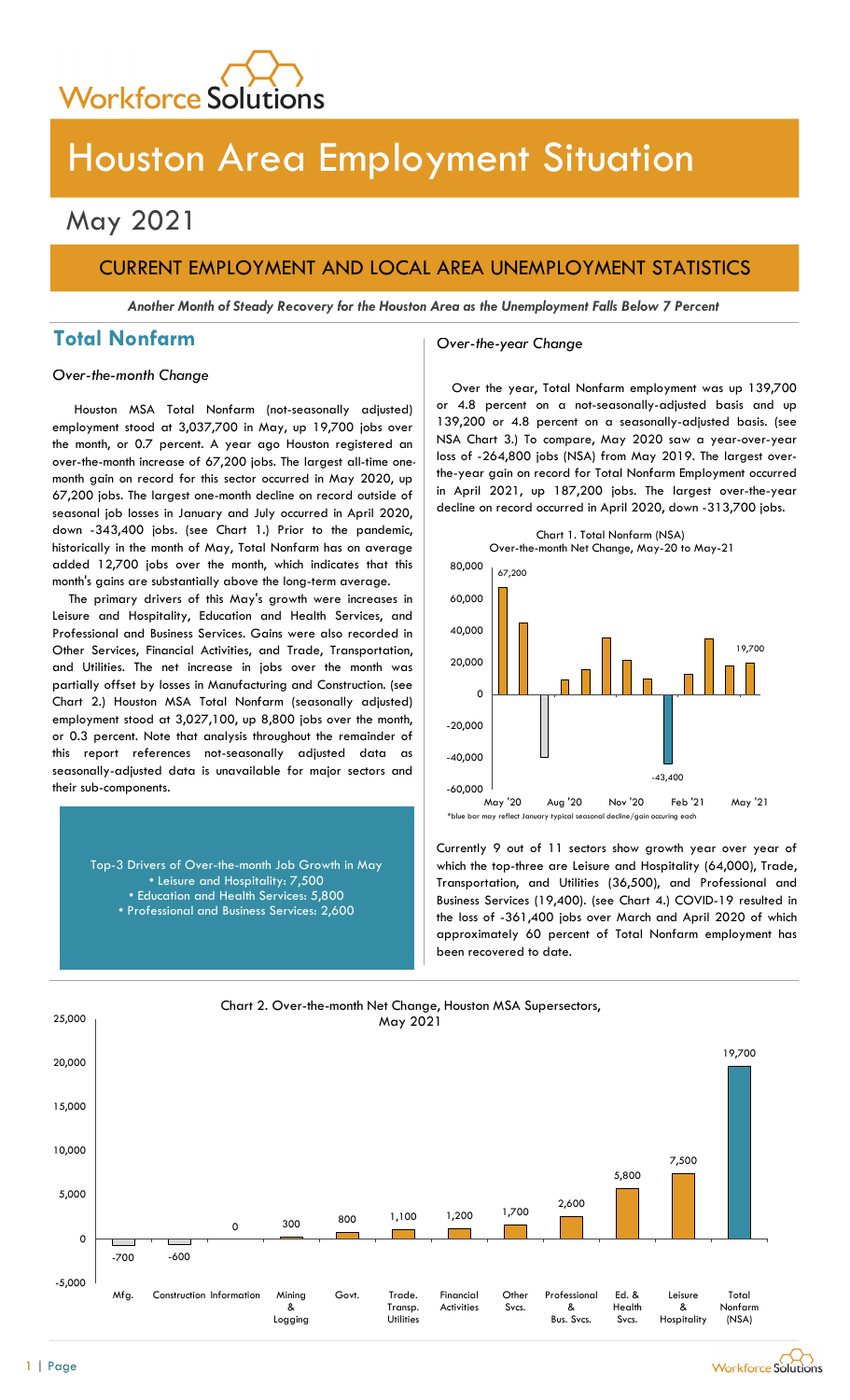## Houston Area Employment Situation

### May 2021

### Previous Month's Revisions

Total Nonfarm employment was revised downward by -900 jobs for a March to April smaller net gain of 17,800 compared to an original estimate of 18,700 jobs. A downward revision of - 1,400 jobs in Professional and Business Services was the largest contributor followed by Construction (-600) and Education and Health Services (-600). Upward revisions in Leisure and Hospitality (+1,000), Trade, Transportation, and Utilities (+700), and Manufacturing (+300) provided a partial offset of the overall downward revision to Total Nonfarm employment. (see Chart 5.)

> Top-3 Drivers of Over-the-year Job Growth in May • Leisure and Hospitality: 64,000 • Trade, Transportation, and Utilities: 36,500

• Professional and Business Services: 19,400



 $-1,400$ 

-900 <u>| Henri Hammed States and American States and American States and American States and American States and </u>

Chart\_997 Chart 5. Net Revisions for Selected Supersectors

Chart 3. Total Nonfarm (NSA) Over-the-year Net Change, May-06 to May-21

Professional and Business Services



Chart 4. Over-the-year Net Change, Houston MSA Supersectors, May 2020 to May 2021



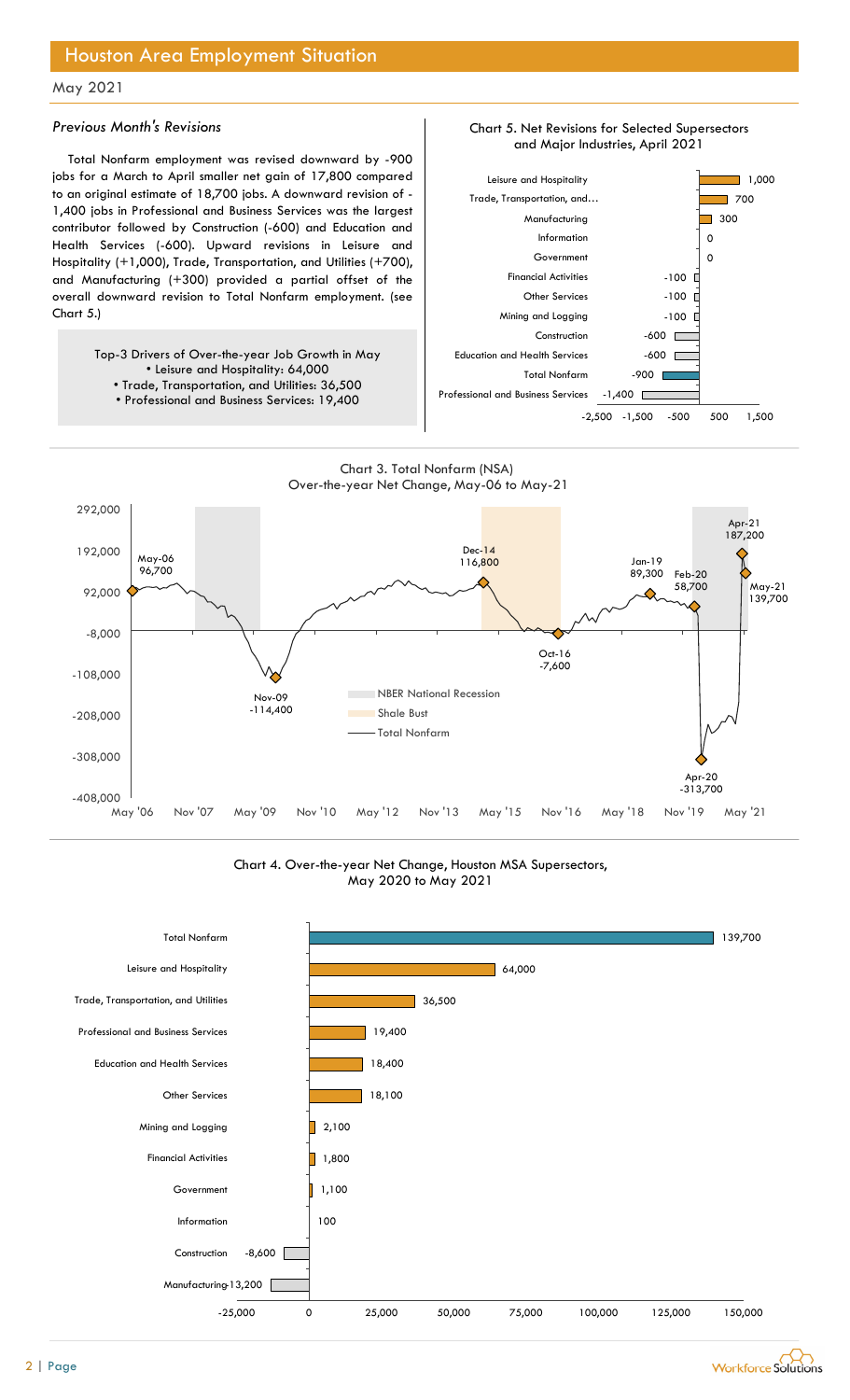## Supplmental Commentary

### Overall Impressions

Over-the-month Total Nonfarm job growth, whether seasonally or not-seasonally adjusted, was positive and on par with May 2019 yet far from recording-breaking. Leisure and Hospitality continues to reap the benefits of a year of pent-up demand, full reopening of the economy in mid-March, and continued progress on the vaccination front. Healthcare had it's second-best May and its best month since June 2020. Employment Services primarily made up of temporary staffing agencies saw a healthy gain making it responsible for most of the net increase in Professional and Business Services this month. After several months of being range bound between 7 percent and 8 percent, the unemployment rate (NSA) finally breeched the lower end of the range in May. The total number of unemployed individuals now sits at roughly 225,000, which is comparable to levels in 2011 during the early years of recovery from the Great Recession. Readers should keep in mind however that at the start of the pandemic, there were approximately 133,000 unemployed individuals in the Houston region. If we consider this to be the "natural" unemployment level due to inherent churn in the job market, it would suggest the pandemic-induced unemployed accounts for around 92,000 individuals making the ratio of "natural" unemployed to pandemic unemployed 60/40.

#### Over-the-year Growth Remains Distorted

As was the case in April, year-over-year job growth in May across most sectors was also exaggerated due to the extreme declines a year ago. At the same time, Manufacturing and Construction, which have yet to turn positive despite this "advantage" reflect a persistent underlying weakness, particularly in the case of the former sector. The situation for Construction, however, is more complex. Payroll Construction employment, which is better suited for capturing commercial and industrial construction jobs, continues to lag. However, readers should be reminded that non-payroll Construction employment, with its high concentration in residential construction, may not be adequately captured by the Current Employment Statistics (CES) survey, which is the data source for this report. As a result, a comprehensive assessment of this sector is difficult to achieve via the monthly employment estimates, though it is generally believed that it understates the sector's current strength.

### Jobs Lost over March and April 2020 Recovered To-date

With May's jobs report saw the percentage of jobs lost over March and April 2020 continue to rise albeit incrementally. Total Nonfarm Employment continues to have a recovery rate between 50 percent and 60 percent. Transportation, Warehousing, and Utilities remains the outlier having recovered all jobs lost plus another 235 percent while Leisure and Hospitality, Retail, Education and Health, and Other Services have recovered three-quarters of their respective jobs lost to-date. Manufacturing, Mining, and Logging, and Government continue to remain below their pre-pandemic levels of employment while officially the Construction sector reflects a degree of ongoing weakness that again is due to a failure to capture sharp growth in non-payroll single-family home construction. (See Supplemental Chart 1.)



#### Future December Full Employment Recovery Timelines

With May's 8,800 jobs added (seasonally-adjusted), the potential timelines for recovery back to total employment of 3.2 million over the next four Decembers remain more or less the same as outlined in the April 2021 special report. Prior to the release of May's job numbers, the Houston MSA would have needed roughly 23,000 jobs each month to return to February 2020 levels of employment by this December (2021). May's decent but not exceptional performance now raises the number of jobs needed each month for the remainder of the year to nearly 25,000 making this scenario even less likely than before. With respect to December 2022, the monthly number of jobs needed remains at 9,300 making full recovery by this end date a viable possibility. As a result, there is no reason to not expect full recovery by the following December of 2023 at the latest. Lastly, while most sectors posted over-the-month gains bringing them one step closer to pre-pandemic absolute levels of employment, Transportation, Warehousing, and Utilities remains the only sector to have exceeded this threshold thus far. (See supplemental Chart 2.)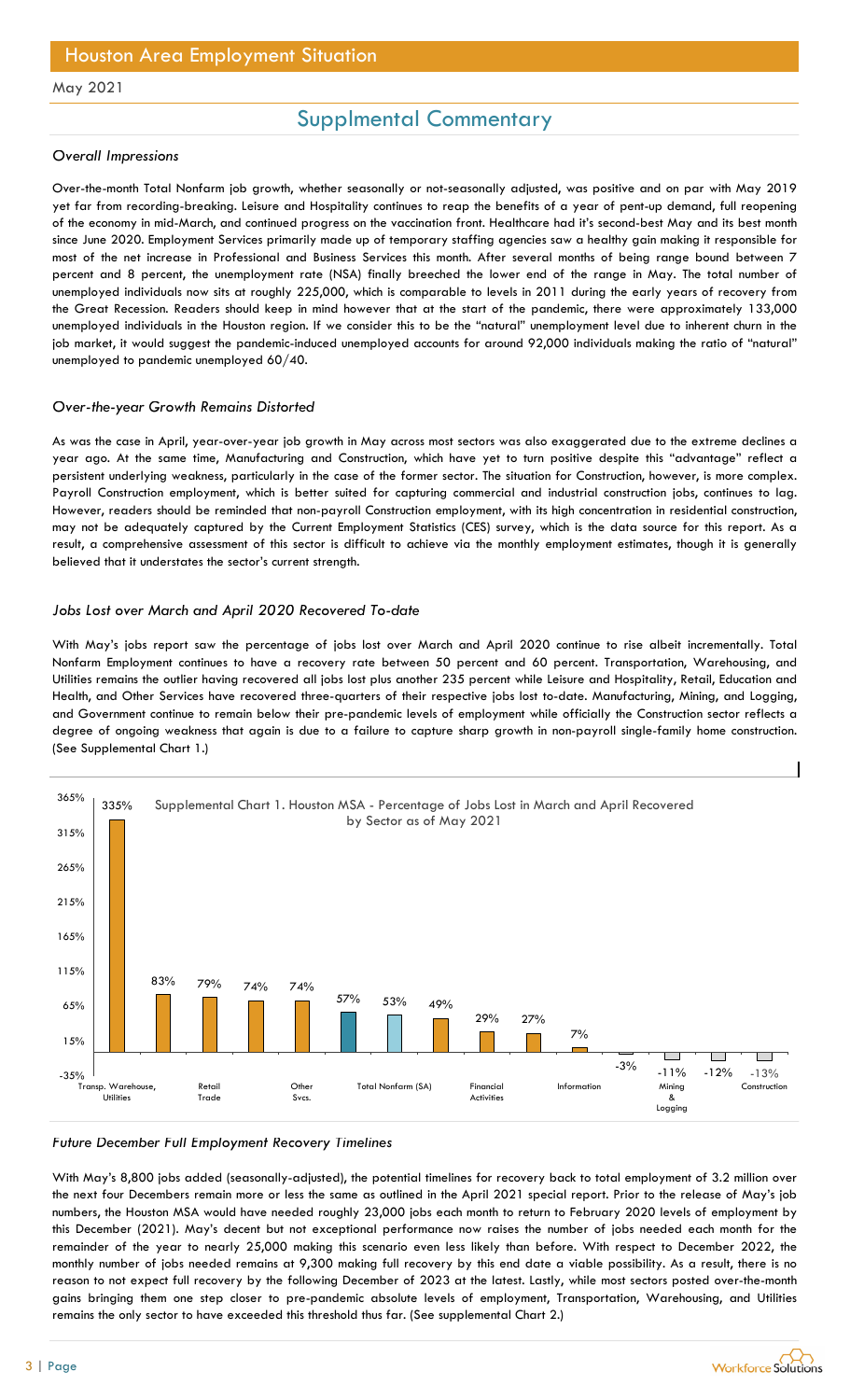## Supplmental Commentary

Supplemental Chart 2. Houston MSA Current Employment Level as of May 2021 Relative to Pre-pandemic Peak by Sector



### Other Miscellaneous Observations about the May Employment Situation

The Transportation, Warehousing, and Utilities subsector within overall Trade, Transportation, and Utilities, saw its second consecutive month of job losses since last May (excluding January seasonal declines), again raising the possibility that the rapid growth and outperformance of this subsector may be leveling off.

Both components of Mining and Logging turned positive year over year as of May reflecting a moderately positive response to oil prices averaging between \$60 and \$65 a barrel throughout the month.

#### Unemployment Insurance Claims

Initial claims for unemployment insurance continue to trend downward with the week of June 5th of this year reached the lowest level since the week of March 14th, 2020, just prior to the pandemic-driven surge. Unofficial claims data that includes Federal enhanced benefits programs slated to end for Texas at the end of the month shows a mostly similar trend with only a slight uptick in the most recent week of June 12th. (See first two charts on page 2 of the separate Infographic document accompanying this report.)

#### Job Ads

New job ads remain slightly off their highest "post-pandemic" levels recorded in late-April but overall continue to reflect strong demand for workers in the wake of full reopening of the economy and a vaccination rate of 40 percent to 50 percent among residents aged 12 and over across the region's three most populous counties. (See chart on bottom of page 4 of the separate Infographic document accompanying this report.)

Section intentionally left blank



 $\overline{\phantom{a}}$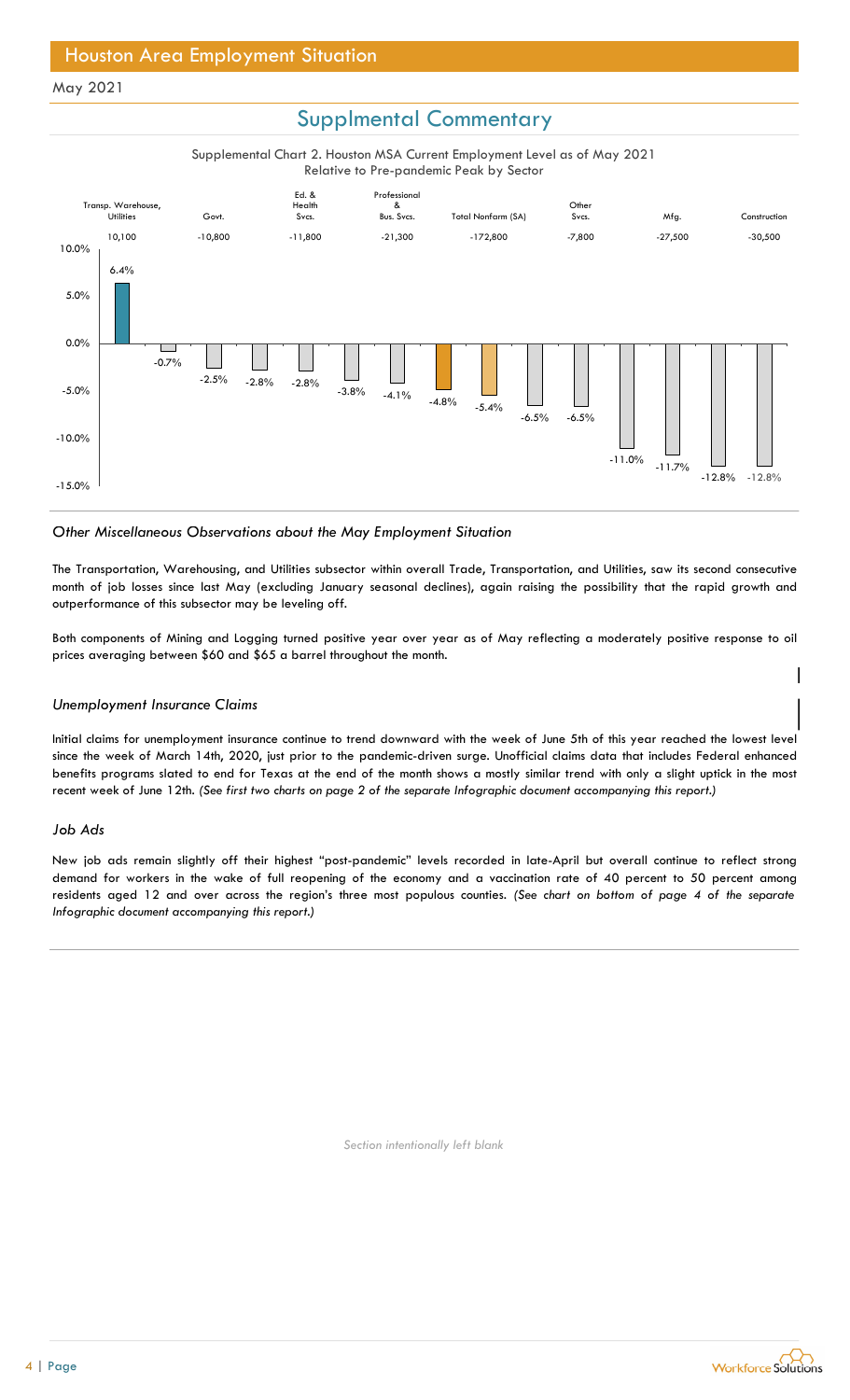## GAINING INDUSTRY HIGHLIGHTS

## Leisure and Hospitality entity the mployment was revised upward by 1,000 jobs for a March to

Leisure and Hospitality was the largest gaining sector over the month up 7,500 jobs, or 2.5 percent. (see Chart 6.) The largest all-time one-month gain on record for this sector occurred in May 2020, up 42,100 jobs. The largest decline on record occurred in April 2020, down -123,400 jobs. Historically in the month of May, Leisure and Hospitality has added an average of 4,400 jobs over the month, which indicates that this month's gains are substantially above the long-term average. Gains are typical in May in this sector with no instances of jobs losses in this month since records began in 1990, including May 2020 during the pandemic. This also marks the fourth of five consecutive months during which no job losses have ever been recorded with the exceptions of March and April 2020. Accommodation and Food Services was the largest contributor to the overall sector's increase, up 4,700 jobs over the month. The second-largest contributor was Arts, Entertainment, and Recreation, which added 2,800 jobs from April to May. Leisure and Hospitality

Year over year, Leisure and Hospitality was up 64,000 jobs, or 25.7 percent. (see Chart 7.) This was the largest-ever yearover-year gain in the month of May since records began in 1990. Among sectors currently showing growth, this sector is the fastest-growing in percentage terms across the Houston area. Furthermore, 39.6 percent of total (gross) jobs added across the region over the past year can be attributed to Leisure and Hospitality. The largest over-the-year gain on record for this sector occurred in April 2021, up 98,600 jobs. The largest decline on record occurred in April 2020, down -125,900 jobs.

April larger net gain of 12,800 compared to an original estimate of 11,800 jobs.



Over-the-year Change and Theorem Accommodation and Food Services was the largest contributor to the overall sector's increase, up 54,400 jobs over the year. The second-largest contributor was Arts, Entertainment, and Recreation, which added 9,600 jobs from May a year ago. Since shedding -127,900 jobs over March and April 2020 due to the impact of COVID-19, this sector has recovered approximately 80 percent of jobs lost as of May. Leisure and Hospitality's share of Houston area Total Nonfarm Employment has risen from 8.6 percent to 10.3 percent over the past year.



#### About This Sector

This sector is composed of establishments that produce and promote in live performances, events, of exhibits of historical, cultural, or educational interest or related to recreation or hobbies intended for public viewing; and provide customers with lodging and/or meals and beverages for immediate consumption. Of the two main component industries, Accommodation and Food Services accounts for the majority of the sector's employment at 90 percent. (see Chart 8.) Across the Houston MSA, the concentration of jobs in the overall sector is 3 percent higher than the national average.



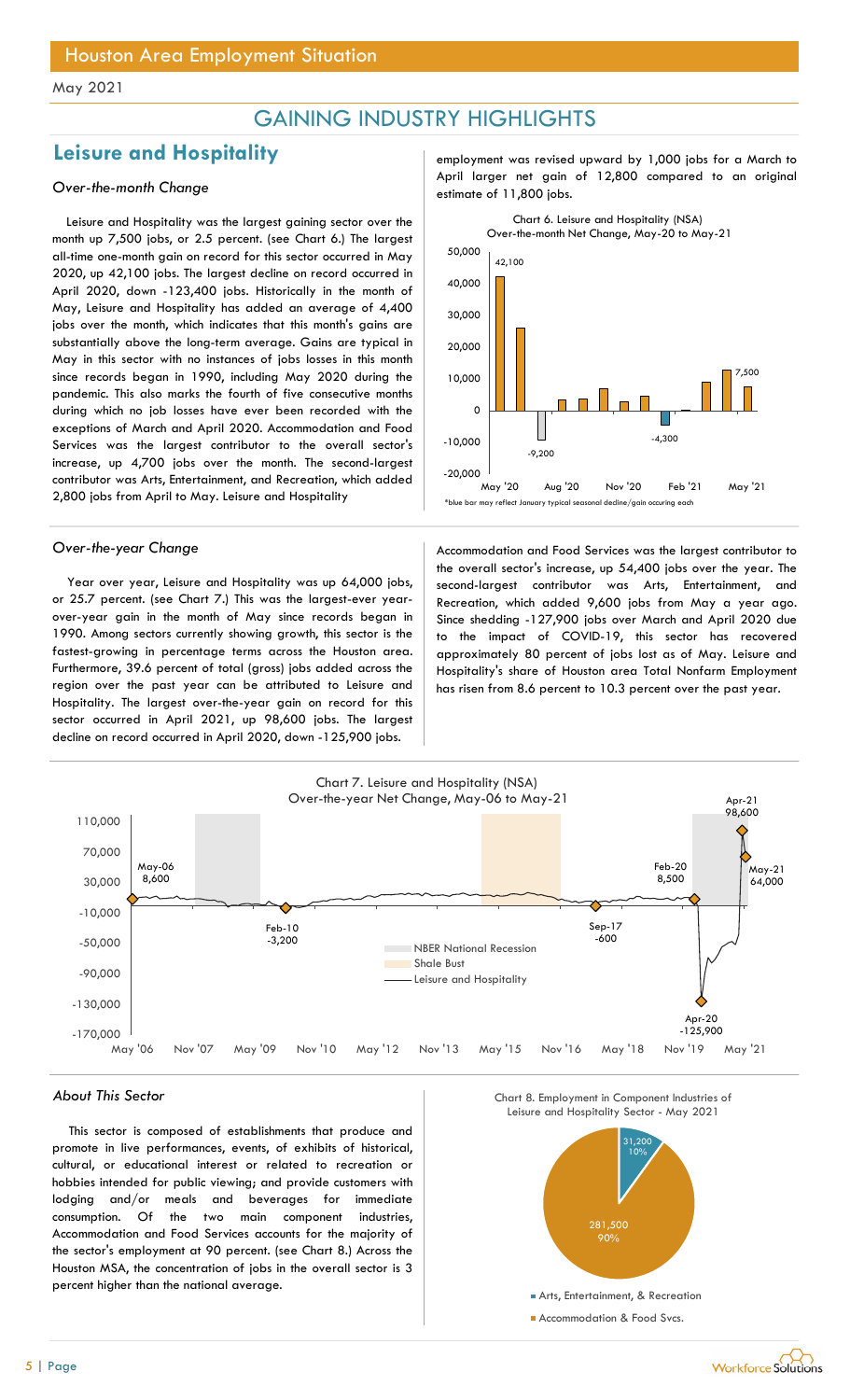## GAINING INDUSTRY HIGHLIGHTS

## Education and Health Services

### Over-the-month Change

Education and Health Services was the second-largest gaining sector over the month up 5,800 jobs, or 1.5 percent. (see Chart 9.) The largest all-time one-month gain on record for this sector occurred in May 2020, up 15,500 jobs. The largest decline on record occurred in April 2020, down -42,900 jobs. Historically in the month of May, Education and Health Services has added an average of 1,200 jobs over the month, which indicates that this month's gains are substantially above the long-term average. Health Care and Social Assistance was the largest contributor to the overall sector's increase, up 5,300 jobs over the month. The second-largest contributor was Educational Services, which added 500 jobs from April to May. Education and Health Services employment was revised downward by -600 jobs for a March to April smaller net gain of 100 compared to an original estimate of 700 jobs.



Year over year, Education and Health Services was up 18,400 jobs, or 4.8 percent. (see Chart 10.) This was the largest-ever year-over-year gain in the month of May since records began in 1990. The largest over-the-year gain on record for this sector occurred in April 2021, up 28,100 jobs. The largest decline on record occurred in April 2020, down -34,200 jobs. Health Care and Social Assistance was the largest contributor to the overall sector's increase, up 13,300 jobs over the year. The secondlargest contributor was Educational Services, which added 5,100 jobs from May a year ago. Since shedding -45,700 jobs over

Over-the-year Change and April 2020 due to the impact of COVID-19, this sector has recovered approximately 70 percent of jobs lost as of May. Education and Health Services's share of Houston area Total Nonfarm Employment has remained constant at 13.3 percent over the past year.



This sector is composed of establishments that provide private education services (i.e. excluding pubicly-funded primary, secondary, and postsecondary institutions) and establishments that provide healthcare and social assistance to individuals. Of the two main component industries, Health Care and Social Assistance accounts for the majority of the sector's employment at 84 percent. (see Chart 11.) Across the Houston MSA, the concentration of jobs in the overall sector is 18 percent less than the national average, despite the high physical concentration of healthcare jobs centered around Texas Medical Center.





Educational Svcs. Health Care & Social Assistance

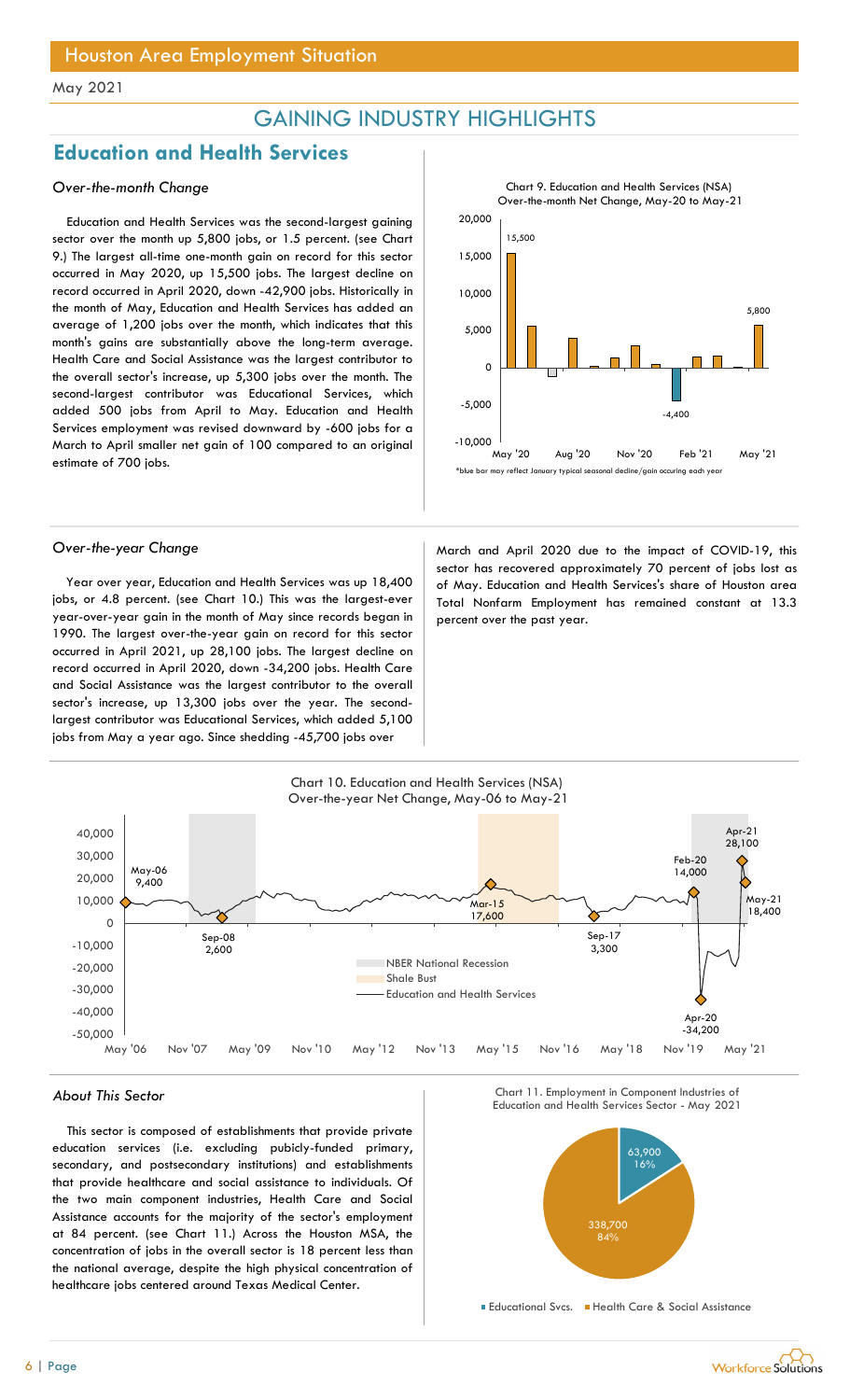## GAINING INDUSTRY HIGHLIGHTS

## Professional and Business Services and 5,500 compared to an original estimate of 6,900 jobs.

### Over-the-month Change

Professional and Business Services was the third-largest gaining sector over the month up 2,600 jobs, or 0.5 percent. (see Chart 12.) The largest all-time one-month gain on record for this sector occurred in March 2021, up 8,000 jobs. The largest decline on record occurred in April 2020, down -37,800 jobs. Historically in the month of May, Professional and Business Services has added an average of 1,000 jobs over the month, which indicates that this month's gains are substantially above the long-term average. Administrative and Support and Waste Management and Remediation Services was the largest contributor to the overall sector's increase, up 4,000 jobs over the month. The second-largest contributor was Management of Companies and Enterprises, which added 100 jobs from April to May. Lastly, Professional, Scientific, and Technical Services offset a portion of the sector's gains with a loss of -1,500 jobs. Professional and Business Services employment was revised downward by -1,400 jobs for a March to April smaller net gain

Year over year, Professional and Business Services was up 19,400 jobs, or 4.1 percent. (see Chart 13.) The largest over-theyear gain on record for this sector occurred in November 2012, up 30,800 jobs. The largest decline on record occurred in February 2021, down -37,400 jobs. Administrative and Support and Waste Management and Remediation Services was the largest contributor to the overall sector's increase, up 12,100 jobs over the year. The second-largest contributor was Professional, Scientific, and Technical Services, which added 7,100 jobs from May a year ago. Lastly, Management of





Over-the-year Change Companies and Enterprises contributed, 200 jobs. Since shedding -41,400 jobs over March and April 2020 due to the impact of COVID-19, this sector has recovered approximately 50 percent of jobs lost as of May. Professional and Business Services's share of Houston area Total Nonfarm Employment has fallen from 16.4 percent to 16.2 percent over the past year.



This sector is composed of establishments specializing in professional, scientific, and technical activities; managment of establishments holding equity interests in order to influence management decisions; and office administration, hiring of personnel, security, cleaning, and waste disposal. Of the three main component industries, Professional, Scientific, and Technical Services accounts for a plurality of the sector's employment at 49 percent. (see Chart 14.) Across the Houston MSA, the concentration of jobs in the overall sector is 14 percent higher than the national average, due to a 18-percent higher concentration in Professional, Scientific, and Technical Services serving the oil and gas industry.





Mgmt. of Companies & Enterprises

**Admin. & Support & Waste Mgmt. & Remediation Svcs.**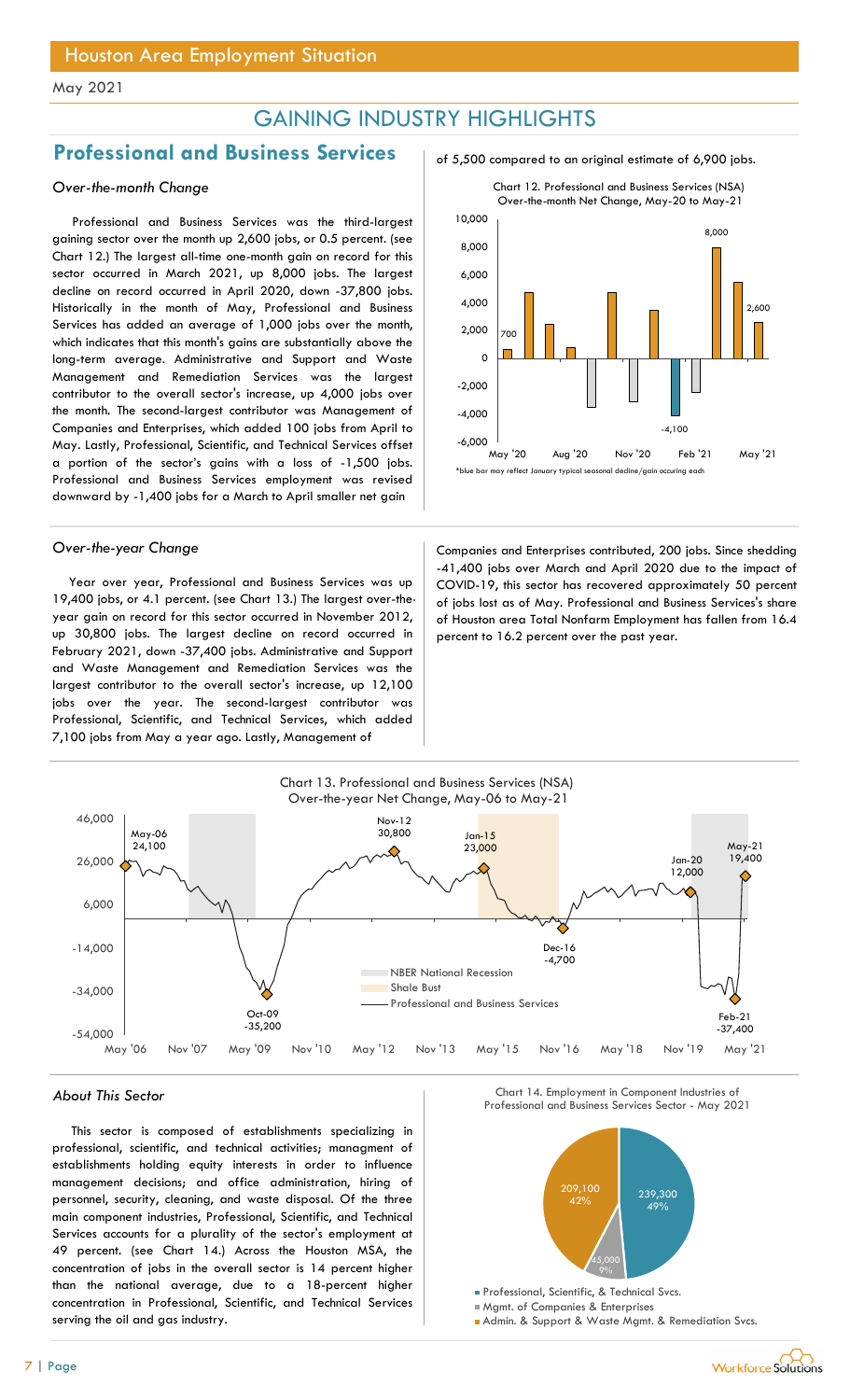## GAINING INDUSTRY HIGHLIGHTS

## **Other Services**

### Over-the-month Change

Other Services also saw an increase over the month up 1,700 jobs, or 1.6 percent. (see Chart 15.) The largest all-time onemonth gain on record for this sector occurred in June 2020, up 8,000 jobs. The largest decline on record occurred in April 2020, down -28,300 jobs. Historically in the month of May, Other Services has added an average of 500 jobs over the month, which indicates that this month's gains are substantially above the long-term average. NOTE: No subsector is published at the MSA level by the CES survey. See below for additional information. Other Services employment was revised downward by -100 jobs for a March to April smaller net gain of 2,400 compared to an original estimate of 2,500 jobs.



Year over year, Other Services was up 18,100 jobs, or 19.4 percent. (see Chart 16.) This was the largest-ever year-overyear gain in the month of May since records began in 1990. Among sectors currently showing growth, this sector is the secondfastest growing in percentage terms across the Houston area. The largest over-the-year gain on record for this sector occurred in April 2021, up 20,700 jobs. The largest decline on record occurred in April 2020, down -27,300 jobs. NOTE: No subsector is published at the MSA level by the CES survey. See below for additional information. Since shedding -30,200 jobs over March

Over-the-year Change and April 2020 due to the impact of COVID-19, this sector has recovered approximately 70 percent of jobs lost as of May. Other Services's share of Houston area Total Nonfarm Employment has risen from 3.2 percent to 3.7 percent over the past year.



#### About This Sector

8 | Page

This sector comprises establishments engaged in services not classified elsewhere such as equipment and machinery repair, religious activities, grantmaking, advocacy, and providing drycleaning and laundry services, and personal care services. Of the three main component industries, Personal and Laundry Services accounts for a plurality of the sector's employment at 48 percent as a subsector where self-employment is prevalent (source: Census - Non Employer Statistics and BLS - Quarterly Census of Employment and Wages). (see Chart 17.) Across the Houston MSA, the concentration of jobs in the overall Other Services sector is 5 percent less than the national average.

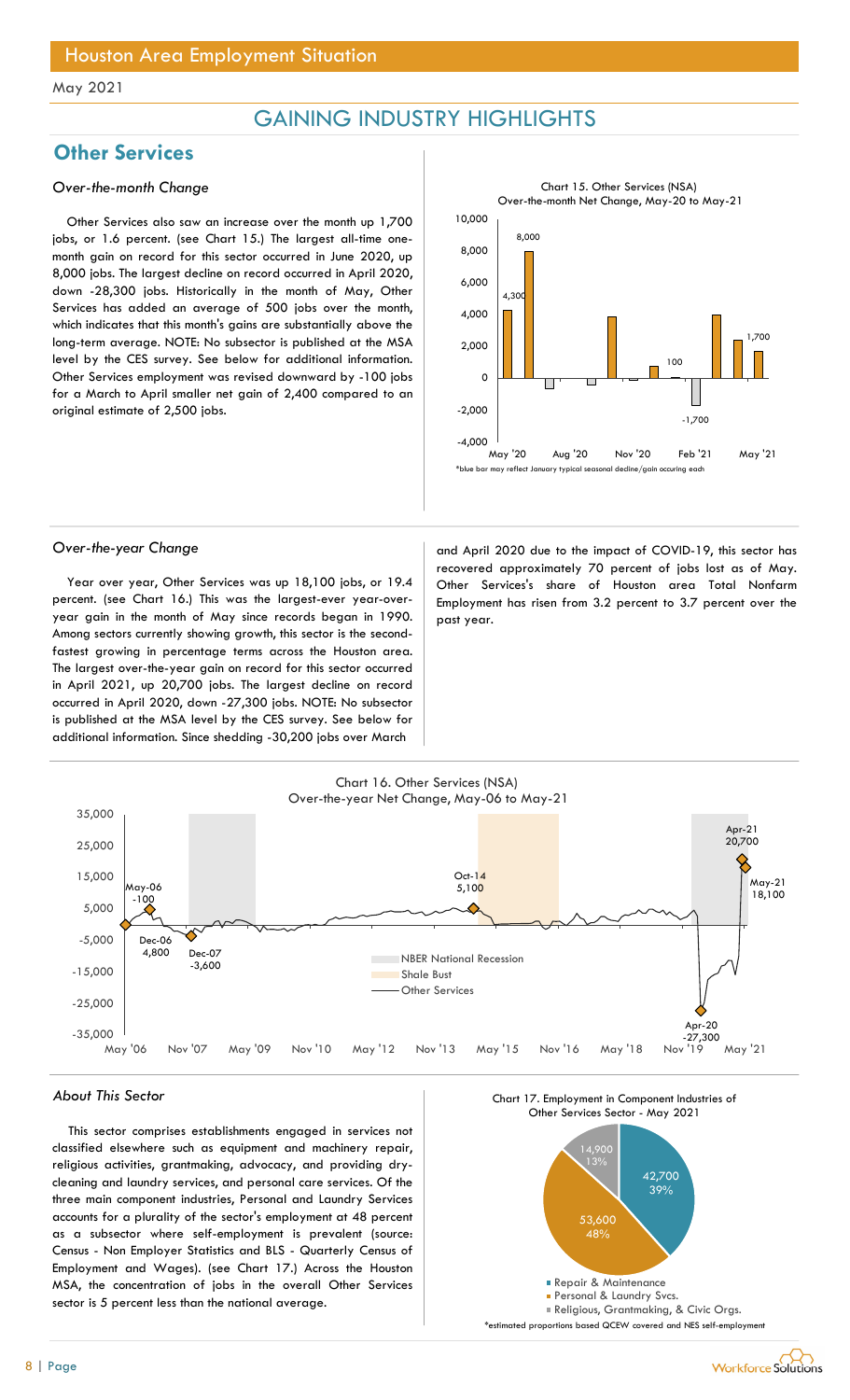## GAINING INDUSTRY HIGHLIGHTS

## Financial Activities

### Over-the-month Change

Financial Activities also saw an increase over the month up 1,200 jobs, or 0.7 percent. (see Chart 18.) This was the largestever gain in the month of May since records began in 1990. The largest all-time one-month gain on record for this sector occurred in October 2020, up 2,700 jobs. The largest decline on record occurred in April 2020, down -6,900 jobs. Historically in the month of May, Financial Activities has added an average of 400 jobs over the month, which indicates that this month's gains are moderately above the long-term average. Real Estate and Rental and Leasing was the largest contributor to the overall sector's increase, up 1,300 jobs over the month. One component industry that provided a partial offset was Finance and Insurance, which lost -100 jobs from April to May. Financial Activities employment was revised downward by -100 jobs for a March to April larger net loss of -900 compared to an original estimate of -800 jobs.

Year over year, Financial Activities was up 1,800 jobs, or 1.1 fallen from 5.6 percent to 5.4 percent over the past year. percent. (see Chart 19.) The largest over-the-year gain on record for this sector occurred in September 1998, up 9,000 jobs. The largest decline on record occurred in February 2021, down -7,100 jobs. Finance and Insurance was the largest contributor to the overall sector's increase, up 1,000 jobs over the year. The second-largest contributor was Real Estate and Rental and Leasing, which added 800 jobs from May a year ago. Since shedding -7,800 jobs over March and April 2020 due to the impact of COVID-19, this sector has recovered



Over-the-year Change and approximately 30 percent of jobs lost as of May. Financial Activities's share of Houston area Total Nonfarm Employment has



#### About This Sector

This sector is composed of establishments renting, leasing, or allowing use of assets, and financial transactions such as creation, liquidation, or change in ownership of financial assets, underwriting of insurance, and annuities. Of the two main component industries, Finance and Insurance accounts for the majority of the sector's employment at 64 percent. (see Chart 20.) Across the Houston MSA, the concentration of jobs in the overall Financial Activities sector is 11 percent less than the national average, due to a 23-percent lower concentration in Finance and Insurance offsetting a 25-percent higher concentration in Real Estate and Rental and Leasing.





**Real Estate & Rental & Leasing Finance & Insurance**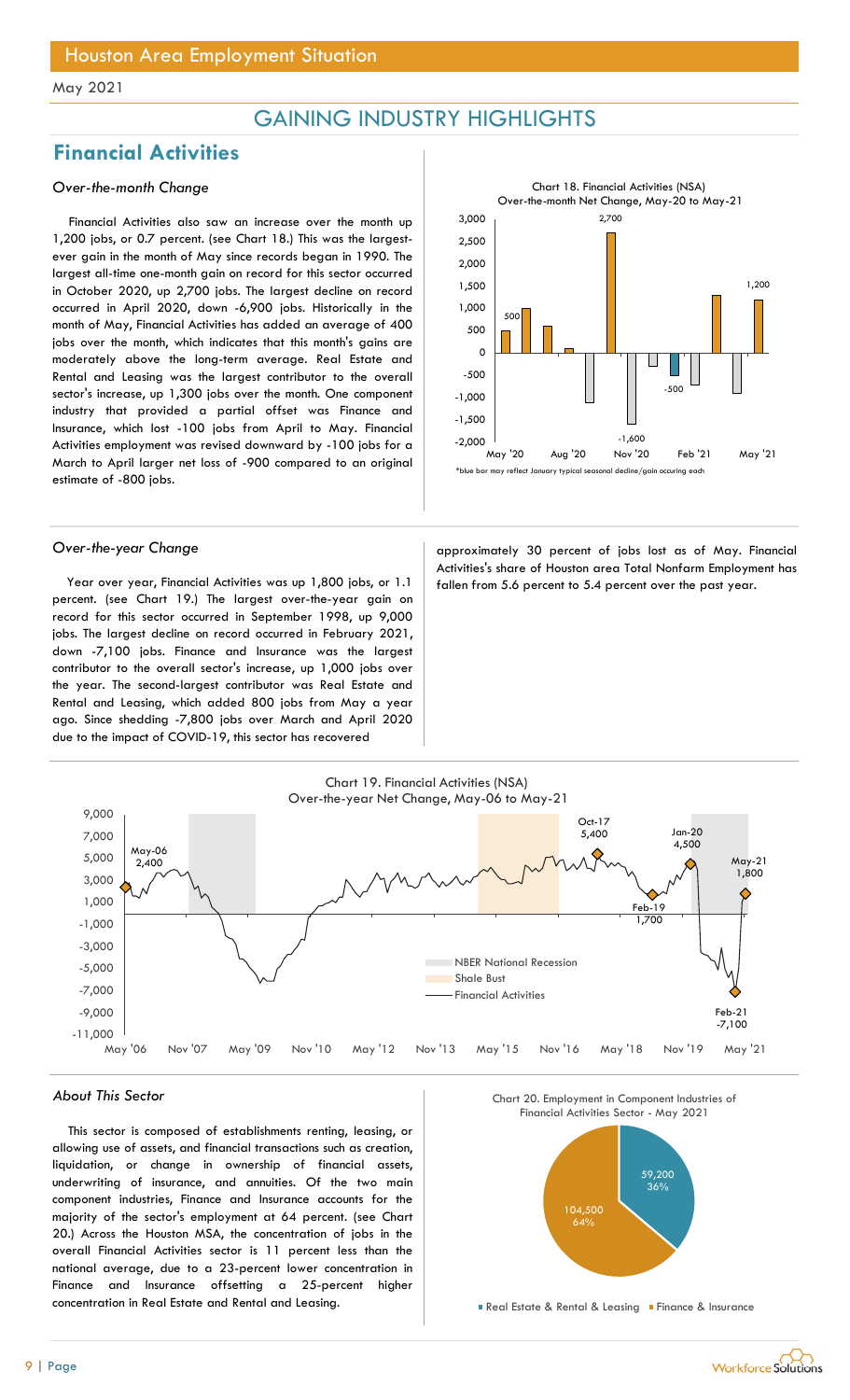## GAINING INDUSTRY HIGHLIGHTS

## Trade, Transportation, and Utilities

### Over-the-month Change

Trade, Transportation, and Utilities also saw an increase over the month up 1,100 jobs, or 0.2 percent. (see Chart 21.) The largest all-time one-month gain on record for this sector occurred in November 2019, up 17,400 jobs. The largest decline on record occurred in April 2020, down -50,000 jobs. Historically in the month of May, Trade, Transportation, and Utilities has added an average of 1,900 jobs over the month, which indicates that this month's gains are substantially below the long-term average. Wholesale Trade was the largest contributor to the overall sector's increase, up 3,300 jobs over the month. One component industry that provided a partial offset was Transportation, Warehousing, and Utilities, which lost -300 jobs from April to May. Lastly, Retail Trade offset a portion of the sector's gains with a loss of -1,900 jobs. Trade, Transportation, and Utilities employment was revised upward by 700 jobs for a March to April smaller net loss of -1,200 compared to an original estimate of -1,900 jobs.

Year over year, Trade, Transportation, and Utilities was up 36,500 jobs, or 6.2 percent. (see Chart 22.) This was the largestever year-over-year gain in the month of May since records began in 1990. Among sectors currently showing growth, this sector is the third-fastest growing in percentage terms across the Houston area. Furthermore, 22.6 percent of total (gross) jobs added across the region over the past year can be attributed to Trade, Transportation, and Utilities. The largest over-the-year gain on record for this sector occurred in April 2021, up 47,400 jobs. The largest decline on record occurred in April 2020, down



Chart 21. Trade, Transportation, and Utilities (NSA)

Over-the-year Change and the state of the -46,200 jobs. Retail Trade was the largest contributor to the overall sector's increase, up 20,300 jobs over the year. The second-largest contributor was Transportation, Warehousing, and Utilities, which added 13,200 jobs from May a year ago. Lastly, Wholesale Trade contributed, 3,000 jobs. Trade, Transportation, and Utilities's share of Houston area Total Nonfarm Employment has risen from 20.3 percent to 20.5 percent over the past year.



This sector is composed of establishments wholesaling agriculture, mining, and manufactured goods; retailing goods in small quantities to the public incl. online; transporting passengers and cargo; warehousing and storage; and providing electricity, natural gas, water, and sewage removal. Of the three main component industries, Retail Trade accounts for a plurality of the sector's employment at 47 percent. (see Chart 23.) Across the Houston MSA, the concentration of jobs in the overall sector is 11 percent higher than the national average, due to a 38-percent higher concentration in Wholesale Trade primarily related to the oil and gas industry.

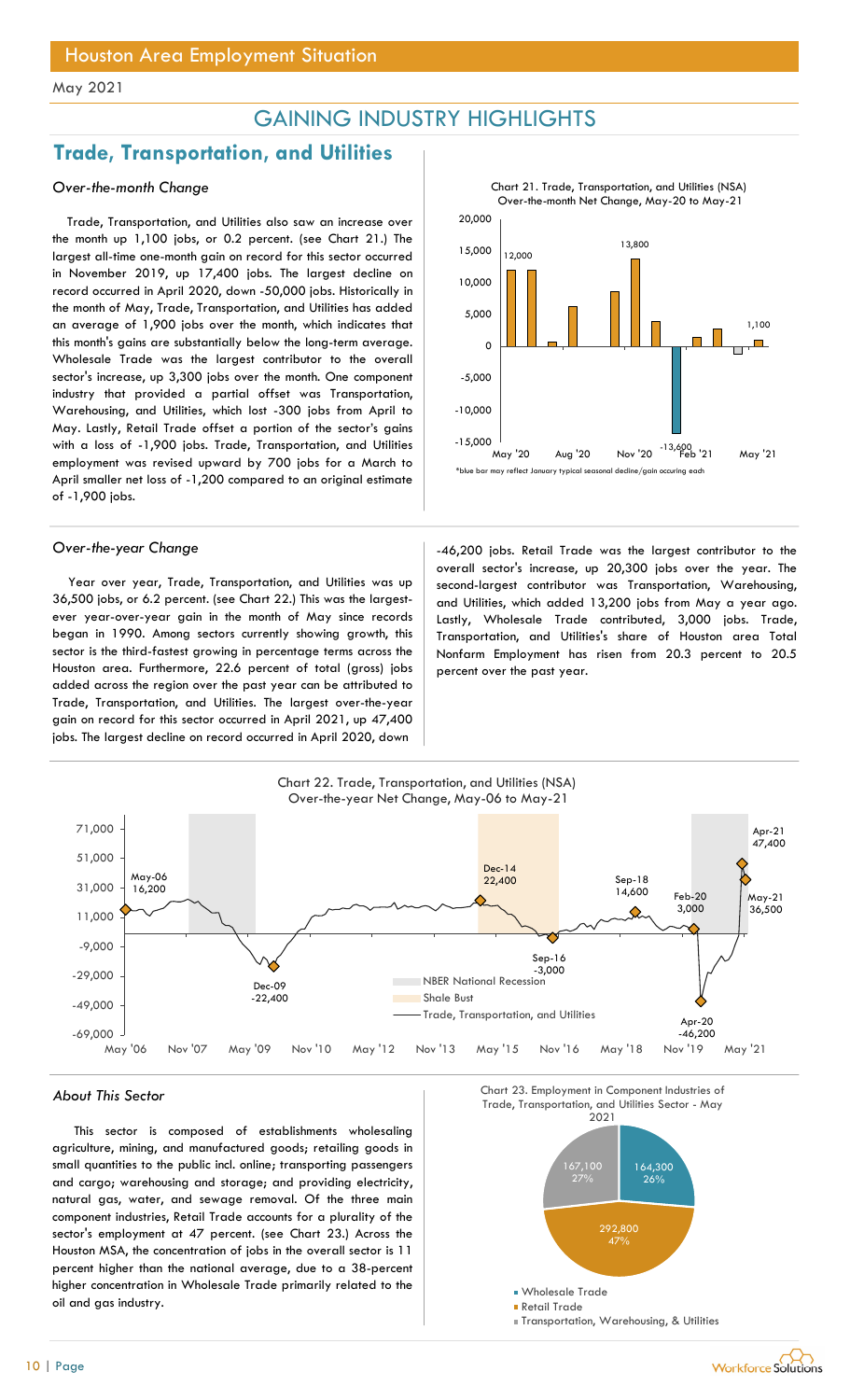## GAINING INDUSTRY HIGHLIGHTS

## Government

### Over-the-month Change

Government also saw an increase over the month up 800 jobs, or 0.2 percent. (see Chart 24.) The largest all-time one-month gain on record for this sector occurred in September 2013, up 22,500 jobs. The largest decline on record occurred in April 2020, down -10,700 jobs. Historically in the month of May, Government has added an average of 1,300 jobs over the month, which indicates that this month's gains are moderately below the long-term average. Local Government was the largest contributor to the overall sector's increase, up 700 jobs over the month. The second-largest contributor was State Government, which added 200 jobs from April to May. Lastly, Federal Government offset a portion of the sector's gains with a loss of - 100 jobs. Government employment saw no revision from March to April leaving the previous month's original increase of 600 intact.



Year over year, Government was up 1,100 jobs, or 0.3 percent. (see Chart 25.) The largest over-the-year gain on record for this sector occurred in May 2010, up 19,100 jobs. The largest decline on record occurred in January 2012, down - 17,100 jobs. Local Government was the largest contributor to the overall sector's increase, up 1,300 jobs over the year. The second-largest contributor was Federal Government, which added 100 jobs from May a year ago. Lastly, State Government offset a portion of the sector's gains with a loss of - 300 jobs. Since shedding -9,100 jobs over March and April

Over-the-year Change 2020 due to the impact of COVID-19, this sector continues to post losses resulting in total employment that remains 0 percent below levels reported in February 2020. Government's share of Houston area Total Nonfarm Employment has fallen from 14.4 percent to 13.7 percent over the past year.



#### About This Sector

This sector consists of establishments of federal, state, and local government agencies that administer, oversee, and manage public programs and have executive, legislative, or judicial authority over other institutions within a given area that are not performed by private establishments. For MSA data, this includes public education but excludes healthcare. Of the three main component industries, Local Government accounts for the majority of the sector's employment at 71 percent. (see Chart 26.) Across the Houston MSA, the concentration of jobs in the overall Government sector is 9 percent less than the national average.





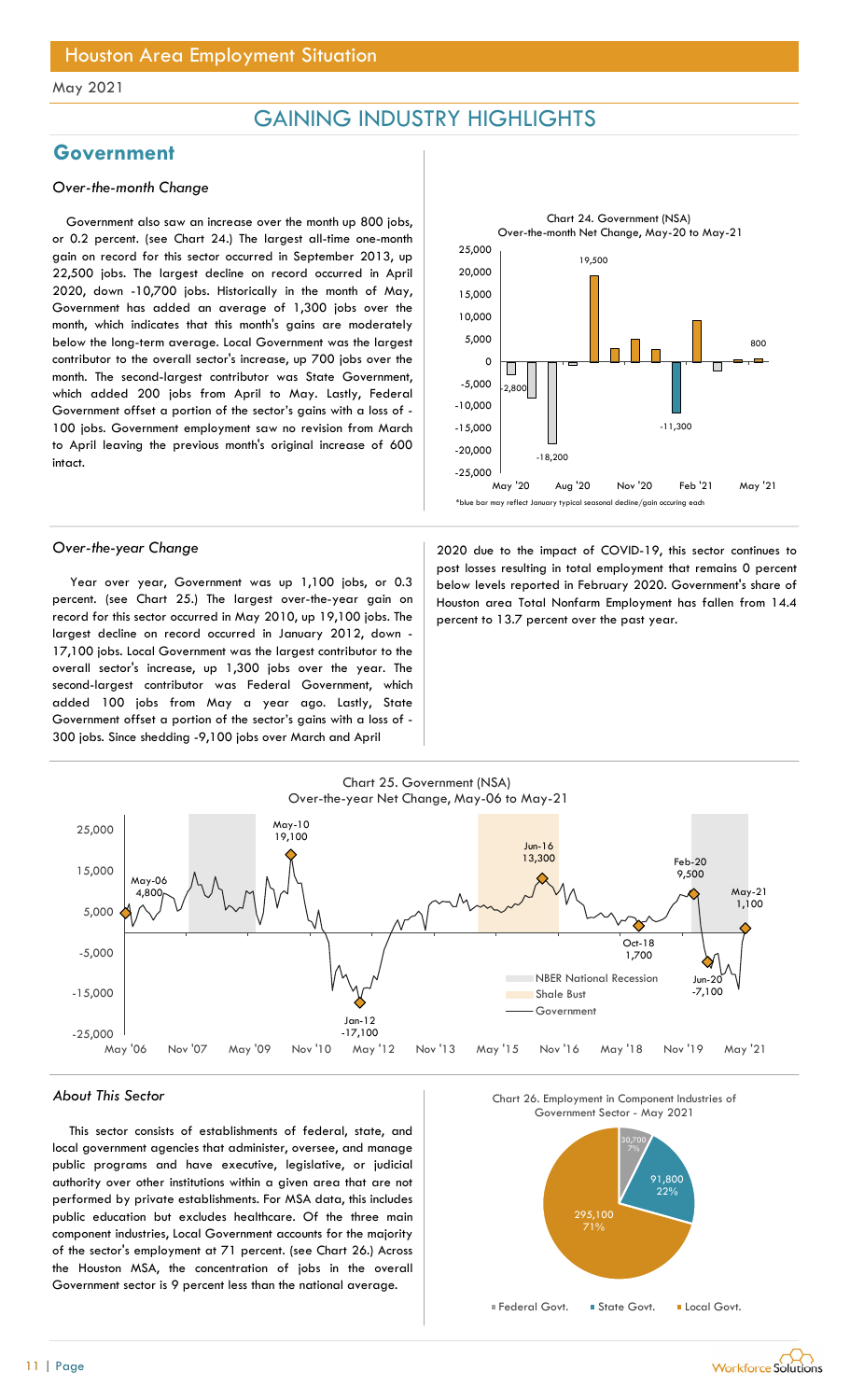## GAINING INDUSTRY HIGHLIGHTS

## Mining and Logging

### Over-the-month Change

Mining and Logging also saw an increase over the month up 300 jobs, or 0.4 percent. (see Chart 27.) The largest all-time onemonth gain on record for this sector occurred in June 2011, up 2,800 jobs. The largest decline on record occurred in April 2020, down -5,200 jobs. Historically in the month of May, Mining and Logging has added an average of 100 jobs over the month, which indicates that this month's gains are moderately above the long-term average. Oil and Gas Extraction was the largest contributor to the overall sector's increase, up 200 jobs over the month. The second-largest contributor was Support Activities for Mining, which added 100 jobs from April to May. Lastly, Other Mining and Logging Undefined saw no change over the month. Mining and Logging employment was revised downward by - 100 jobs for a March to April complete loss of gains resulting in a net change of zero compared to an original estimate of 100 jobs.



Year over year, Mining and Logging was up 2,100 jobs, or 3.1 percent. (see Chart 28.) The largest over-the-year gain on record for this sector occurred in December 2011, up 11,900 jobs. The largest decline on record occurred in January 2016, down -21,800 jobs. Support Activities for Mining was the largest contributor to the overall sector's increase, up 1,400 jobs over the year. The second-largest contributor was Other Mining and Logging Undefined, which added 400 jobs from May a year ago. Lastly, Oil and Gas Extraction contributed, 300 jobs. Since shedding -6,100 jobs over March and April 2020 due to the



Over-the-year Change impact of COVID-19, this sector continues to post losses resulting in total employment that remains -10 percent below levels reported in February 2020. Mining and Logging's share of Houston area Total Nonfarm Employment has remained constant at 2.3 percent over the past year.



#### About This Sector

This sector comprises establishments extracting naturally occurring minerals such as coal and ores; liquid minerals, such as crude petroleum and natural gas; and timber. Of the three main component industries, Oil and Gas Extraction accounts for a plurality of the sector's employment at 50 percent. (see Chart 29.) Across the Houston MSA, the concentration of jobs in the overall Mining and Logging sector is 5.4 times the national average, due to the region's role as a global hub for the oil and gas industry.



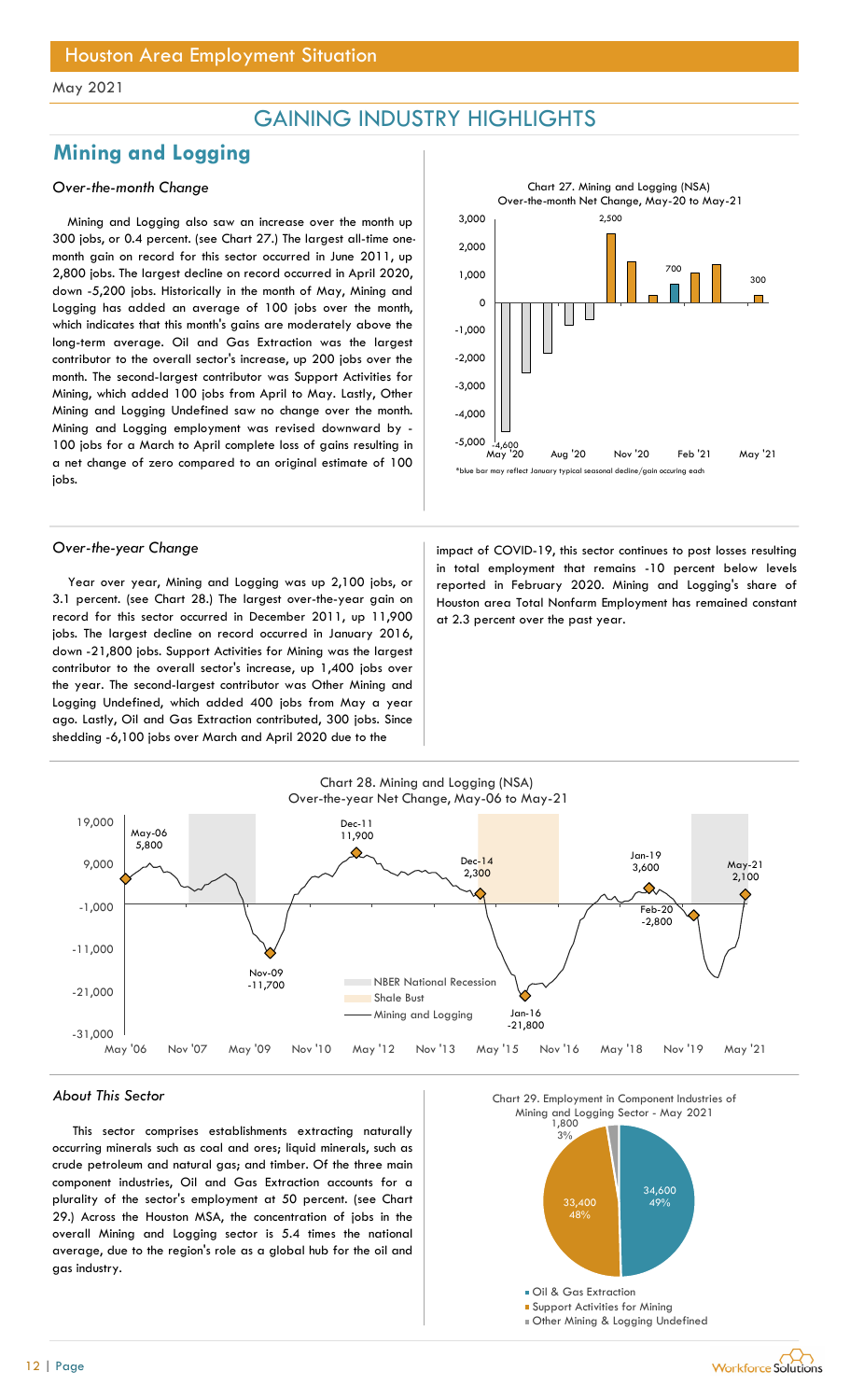## GAINING INDUSTRY HIGHLIGHTS

## Information

### Over-the-month Change

Information was unchanged over the month. (see Chart 30.) The largest all-time one-month gain on record for this sector occurred in July 1994, up 1,500 jobs. The largest decline on record occurred in April 2020, down -3,900 jobs. Historically in the month of May, Information has added an average of 100 jobs over the month, which indicates that this month's net zero change is slightly below the long-term average. Information employment saw no revision from March to April leaving the previous month's original decrease of -100 intact.



Year over year, Information was up 100 jobs, or 0.4 percent.  $\vert$  the past year. (see Chart 31.) The largest over-the-year gain on record for this sector occurred in June 1997, up 4,600 jobs. The largest decline on record occurred in April 2002, down -7,000 jobs. Other Information Undefined was the largest contributor to the overall sector's increase, up 700 jobs over the year. One component industry that provided a partial offset was Telecommunications, which lost -600 jobs from May a year ago. Since shedding - 4,500 jobs over March and April 2020 due to the impact of COVID-19, this sector has recovered approximately 10 percent

Over-the-year Change and Change and Controller of jobs lost as of May. Information's share of Houston area Total Nonfarm Employment has remained constant at 1.0 percent over



#### About This Sector

This sector comprises establishments producing and distributing information and cultural products, e.g. traditional and online news publishing; software publishing; the motion picture and sound recording; TV broadcasting; and telecommunications. Of the two main component industries, Other Information Undefined accounts for the majority of the sector's employment at 56 percent. (see Chart 32.) Across the Houston MSA, the concentration of jobs in the overall Information sector is 50 percent less than the national average.



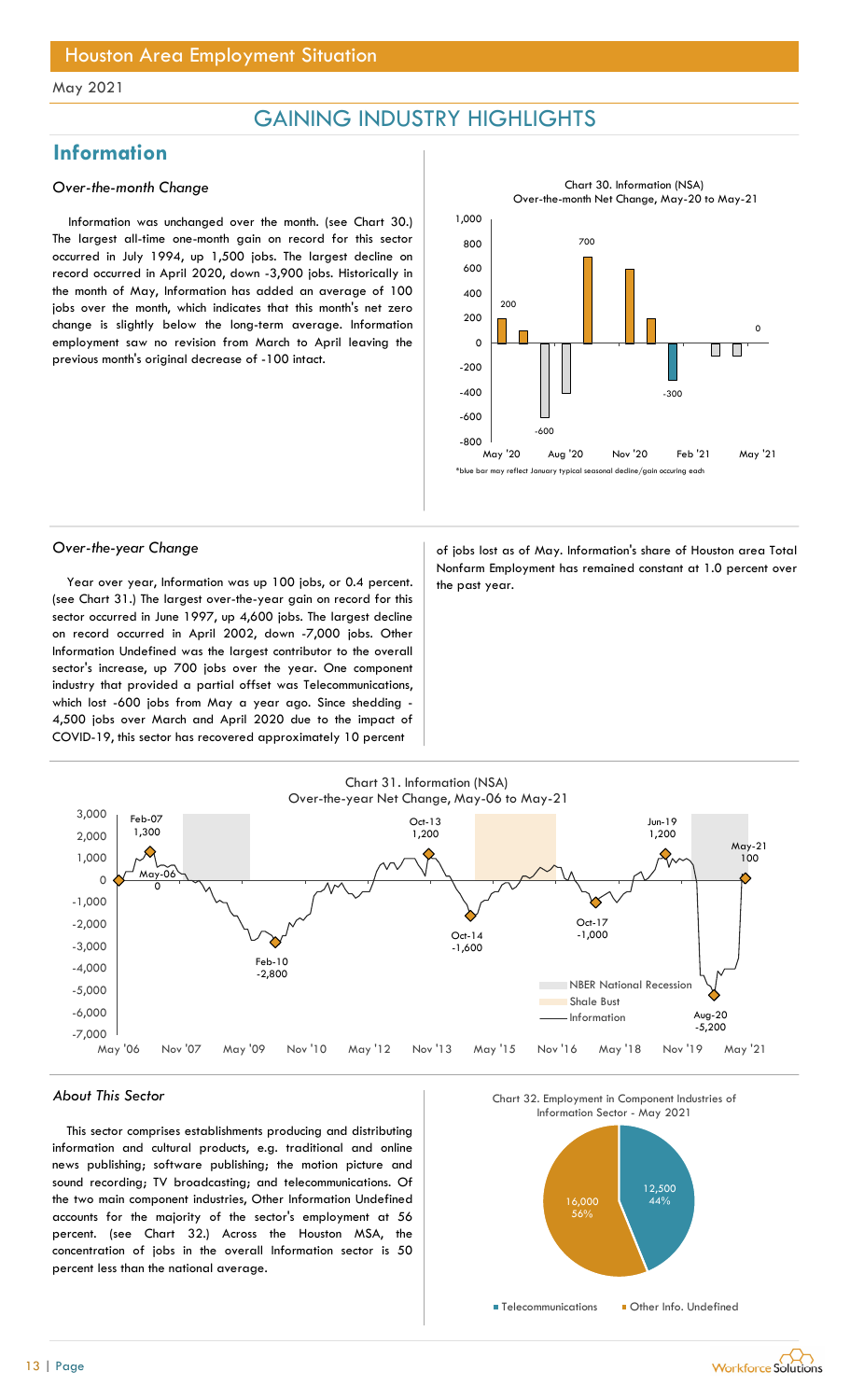## DECLINING INDUSTRY HIGHLIGHTS

## **Manufacturing**

### Over-the-month Change

Manufacturing was the largest declining sector over the month down -700 jobs, or -0.3 percent. (see Chart 33.) The largest alltime one-month gain on record for this sector occurred in June 1990, up 3,200 jobs. The largest decline on record occurred in April 2020, down -10,600 jobs. Historically in the month of May, Manufacturing has added an average of 500 jobs over the month, which indicates that this month's losses are substantially in contrast to the long-term average gain. Durable Goods was the largest contributor to the overall sector's decline, down -1,300 jobs over the month. One component industry that provided a partial offset was Non-Durable Goods, which gained 600 jobs from April to May. Manufacturing employment was revised upward by 300 jobs for a March to April smaller net loss of - 800 compared to an original estimate of -1,100 jobs.



Year over year, Manufacturing was down -13,200 jobs, or - 6.0 percent. (see Chart 34.) Among sectors currently showing contraction, this sector is the fastest declining in percentage terms across the Houston area. Furthermore, 60.6 percent of total (gross) jobs lost across the region over the past year can be attributed to Manufacturing. The largest over-the-year gain on record for this sector occurred in June 2012, up 17,700 jobs. The largest decline on record occurred in January 2021, down - 29,000 jobs. Durable Goods was the largest contributor to the overall sector's decline, down -12,900 jobs over the year. The

Over-the-year Change second-largest declining contributor was Non-Durable Goods, which lost -300 jobs from May a year ago. Since shedding -11,500 jobs over March and April 2020 due to the impact of COVID-19, this sector continues to post losses resulting in total employment that remains -10 percent below levels reported in February 2020. Manufacturing's share of Houston area Total Nonfarm Employment has fallen from 7.6 percent to 6.8 percent over the past year.



#### About This Sector

This sector comprises establishments engaged in the mechanical, physical, or chemical transformation of materials, substances, or components into new products. Of the two main component industries, Durable Goods accounts for the majority of the sector's employment at 61 percent. (see Chart 35.) Across the Houston MSA, the concentration of jobs in the overall Manufacturing sector is 19 percent less than the national average.



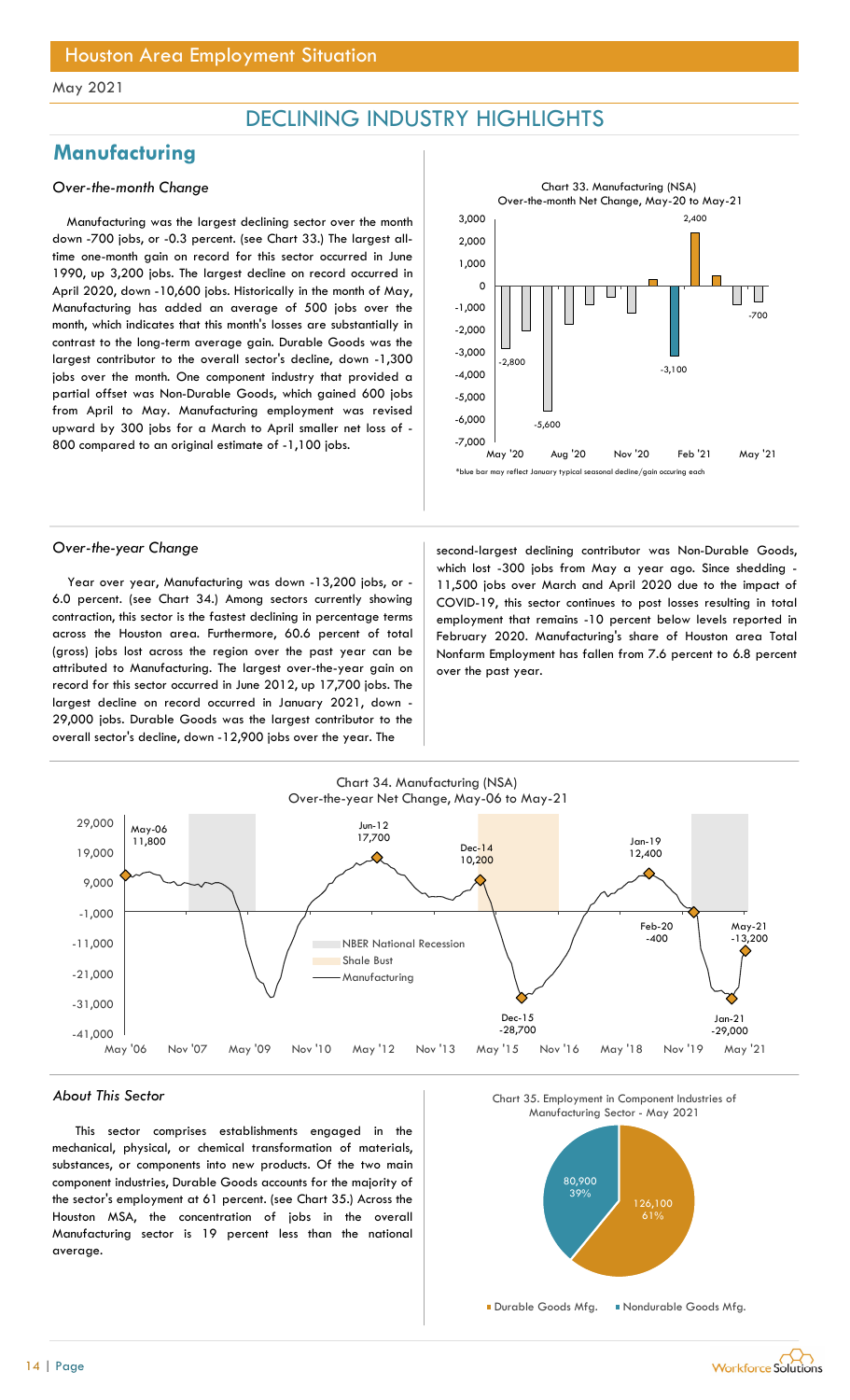## DECLINING INDUSTRY HIGHLIGHTS

## **Construction**

### Over-the-month Change

Construction was the second-largest declining sector over the month down -600 jobs, or -0.3 percent. (see Chart 36.) The largest all-time one-month gain on record for this sector occurred in March 2021, up 8,500 jobs. The largest decline on record occurred in April 2020, down -23,700 jobs. Historically in the month of May, Construction has added an average of 1,300 jobs over the month, which indicates that this month's losses are substantially in contrast to the long-term average gain. Specialty Trade Contractors was the largest contributor to the overall sector's decline, down -700 jobs over the month. The secondlargest declining contributor was Heavy and Civil Engineering Construction, which lost -200 jobs from April to May. Lastly, Construction of Buildings offset a portion of the sector's losses with a gain of 300 jobs. Construction employment was revised downward by -600 jobs for a March to April net loss of -600 compared to an original estimate of zero net change in jobs over the month.

Year over year, Construction was down -8,600 jobs, or -4.0 percent. (see Chart 37.) Among sectors currently showing contraction, this sector is the second-fastest declining in percentage terms across the Houston area. Furthermore, 39.4 percent of total (gross) jobs lost across the region over the past year can be attributed to Construction. The largest over-the-year gain on record for this sector occurred in December 2014, up 19,700 jobs. The largest decline on record occurred in February 2021, down -37,800 jobs. Heavy and Civil Engineering Construction was the largest contributor to the overall sector's



Over-the-year Change and a second-largest decline, down -5,000 jobs over the year. The second-largest declining contributor was Construction of Buildings, which lost - 2,000 jobs from May a year ago. Lastly, Specialty Trade Contractors subtracted, -1,600 jobs. Since shedding -24,000 jobs over March and April 2020 due to the impact of COVID-19, this sector continues to post losses resulting in total employment that remains -10 percent below levels reported in February 2020. Construction's share of Houston area Total Nonfarm Employment has fallen from 7.4 percent to 6.8 percent over the past year.



#### About This Sector

This sector comprises establishments engaged in the construction of buildings, infrastructure, site preparation and subdivision, and specialty trades e.g. masonry, painting, and electrical work. Of the three main component industries, Specialty Trade Contractors accounts for a slight majority of the sector's employment at just over 52 percent. (see Chart 38.) Across the Houston MSA, the concentration of jobs in the overall Construction sector is 32 percent higher than the national average, due to 2.4 times more jobs in Heavy and Civil Engineering Construction related to turnaround maintenance of petrochemical facilities.





- **Heavy & Civil Engineering Construction**
- **Specialty Trade Contractors**

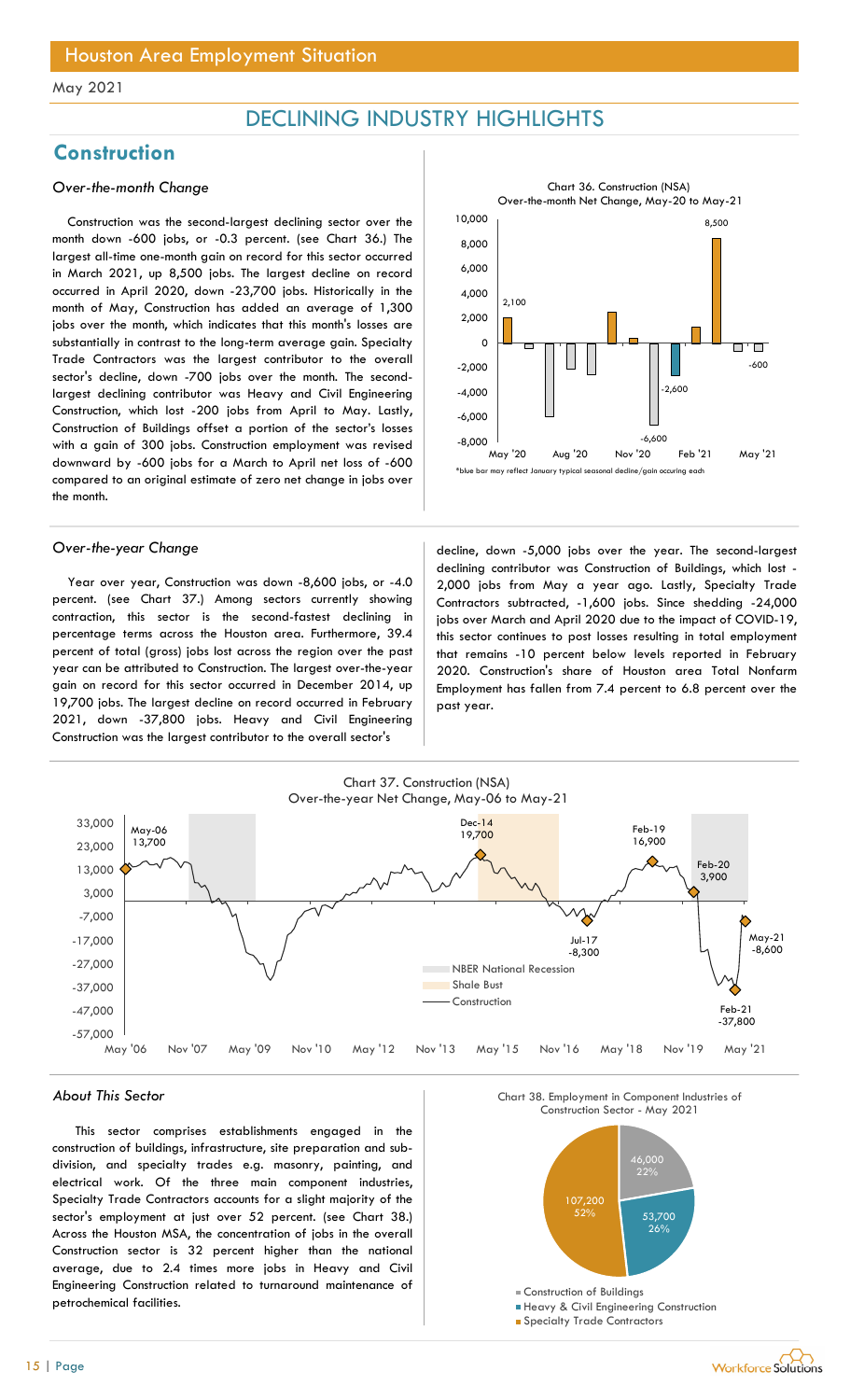## Unemployment Rates

## Not-Seasonally Adjusted

The Houston MSA (not-seasonally-adjusted) unemployment rate stood at 6.6 percent in May, down from April's 7.2 percent and down from 13.0 percent a year ago. This was above the statewide rate of 5.9 percent and above the national rate of 5.5 percent. 224,874 individuals were unemployed in Houston in May, down from April's 245,390 and down from 434,180 in May 2020.



Chart 40. Unemployment Rates U.S., Texas, and Houston MSA (NSA)



## Seasonally Adjusted

The Houston MSA (seasonally-adjusted) unemployment rate stood at 7.4 percent in April, down from March's 7.9 percent and down from 14.7 percent a year ago. This was above the statewide rate of 6.7 percent and above the national rate of 6.1 percent. 246,696 individuals were unemployed in Houston in April, down from March's 265,056 and down from 468,045 in April 2020.

Chart 41. Unemployment Rates (SA) U.S., Texas, and Houston MSA April 2021